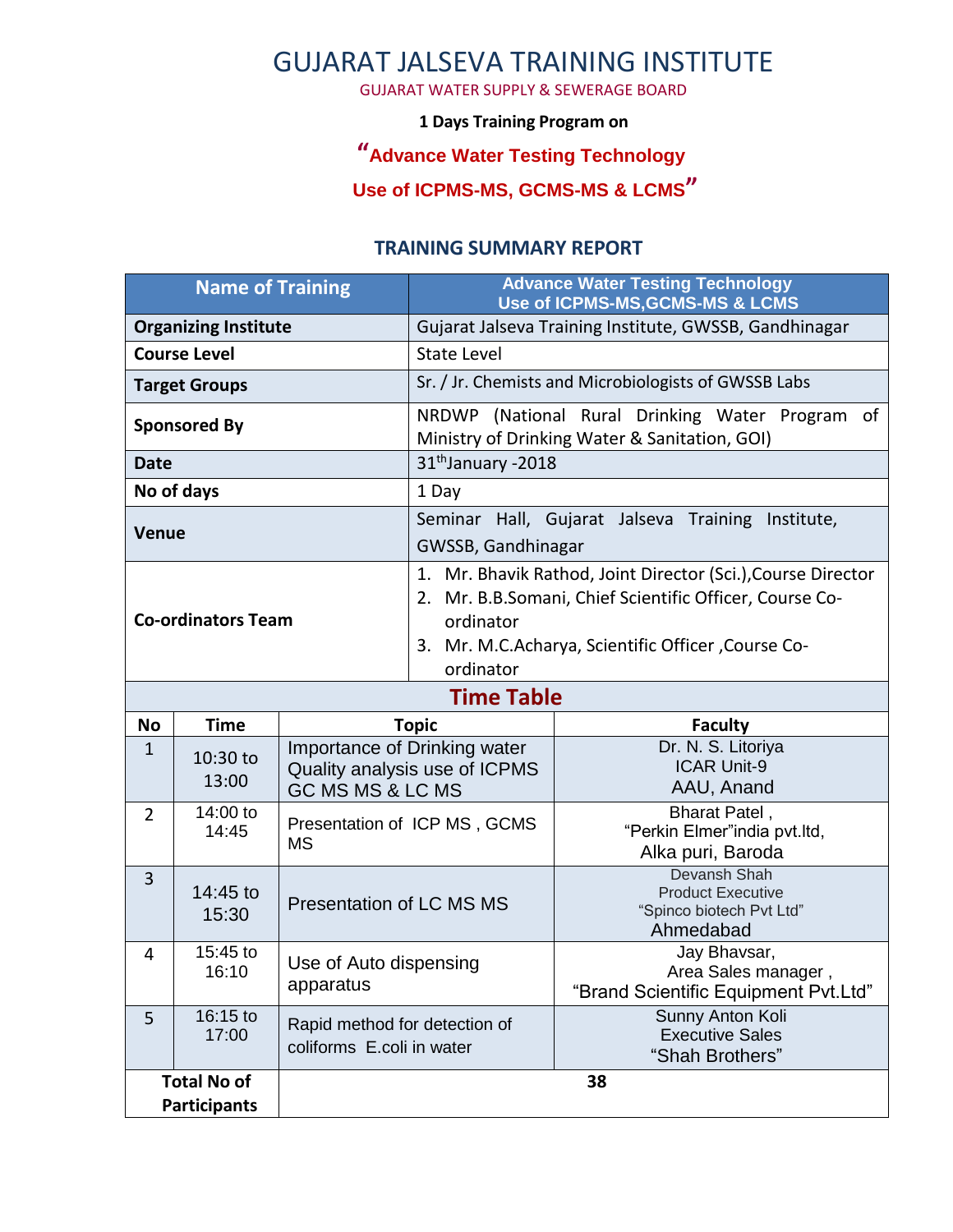# **PhotoGallery**

1. **Lightening of Lamp** during Inaugural Session



2. Presentation of Rapid method for detection of coliforms E.coli in water by shah brothers